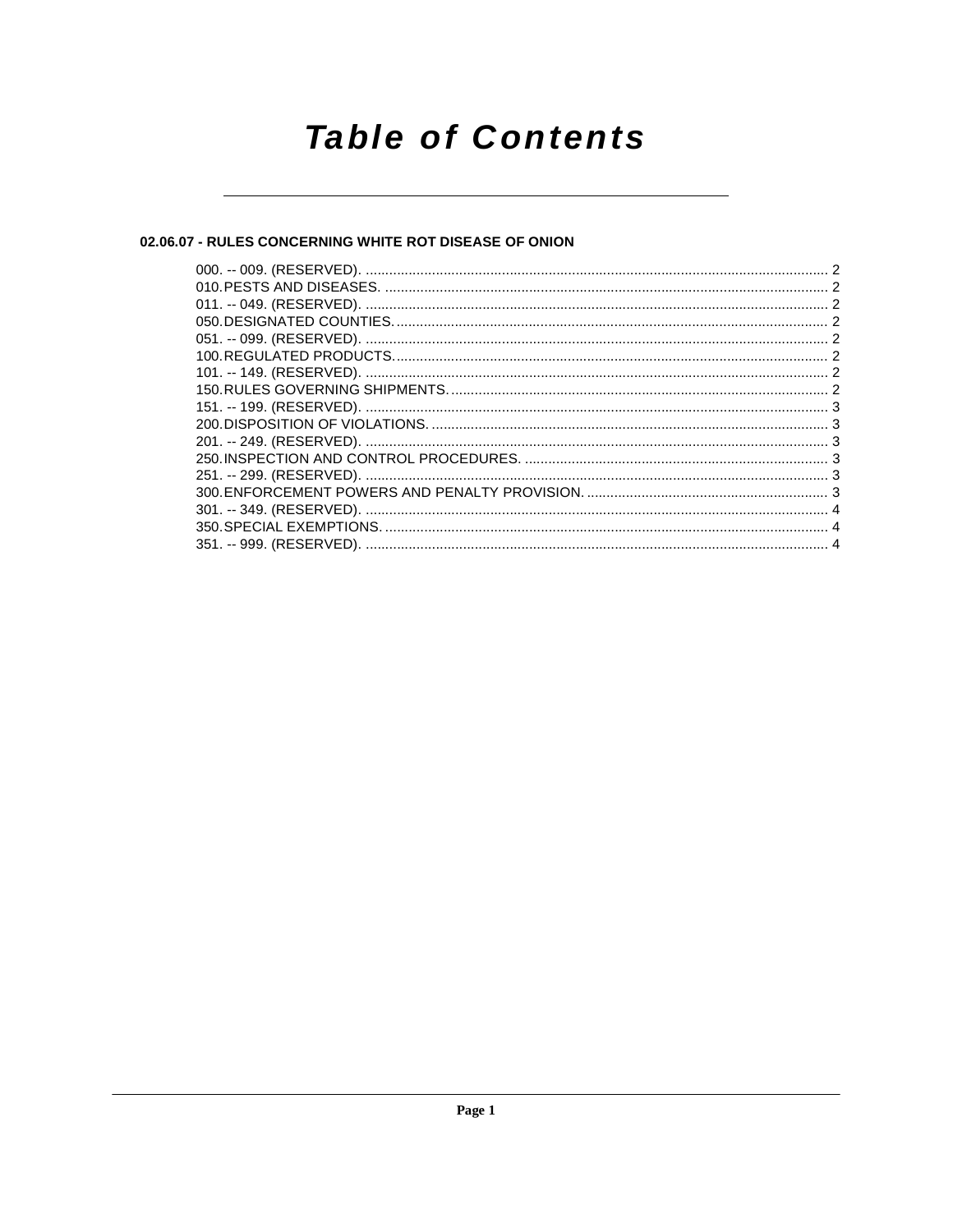#### **IDAPA 02 TITLE 06 Chapter 07**

#### **02.06.07 - RULES CONCERNING WHITE ROT DISEASE OF ONION**

#### <span id="page-1-1"></span><span id="page-1-0"></span>**000. -- 009. (RESERVED).**

<span id="page-1-14"></span><span id="page-1-2"></span>**010. PESTS AND DISEASES.** Onion white rot, Sclerotium cepivorum. (7-1-93)

#### <span id="page-1-3"></span>**011. -- 049. (RESERVED).**

#### <span id="page-1-11"></span><span id="page-1-4"></span>**050. DESIGNATED COUNTIES.**

Ada, Bingham, Blaine, Boise, Bonneville, Canyon, Cassia, Elmore, Gem, Gooding, Jefferson, Jerome, Lincoln, Madison, Minidoka, Owyhee, Pavette, Power, Twin Falls, and Washington Counties, state of Idaho. (7-1-93) Madison, Minidoka, Owyhee, Payette, Power, Twin Falls, and Washington Counties, state of Idaho.

#### <span id="page-1-5"></span>**051. -- 099. (RESERVED).**

#### <span id="page-1-15"></span><span id="page-1-6"></span>**100. REGULATED PRODUCTS.**

Bulbs, sets, or seedlings of onion, garlic, leek, chive, shallot or other Allium species, including all ornamental Allium species, for planting purposes, and all machinery, tools, and equipment used in the production of Allium species.

(7-1-93)

#### <span id="page-1-7"></span>**101. -- 149. (RESERVED).**

#### <span id="page-1-16"></span><span id="page-1-8"></span>**150. RULES GOVERNING SHIPMENTS.**

<span id="page-1-17"></span>**01. Shipment For Planting Purposes**. No person shall import into the designated counties bulbs, sets or seedlings of onion, garlic, leek, chives, shallots or other Allium species, including ornamentals, for planting purposes except as provided in Subsections 150.02 through 150.04. (7-1-93)

**02. Designated Counties**. Allium production within the designated counties shall be limited to production from seed, or from vegetative propagative material produced from seed within the designated counties. Bulbs, sets or seedlings of Allium species produced within the designated counties then exported from the designated counties for processing or other purposes cannot be returned to the designated counties for planting purposes.

(7-1-93)

<span id="page-1-18"></span>**03. Vegetative Propagative Material**. Vegetative propagative material, produced under aseptic conditions, may be brought into the designated counties if an exemption is granted by the Director, or his designated agent, Idaho Department of Agriculture, hereinafter referred to as "Director". (7-1-93)

<span id="page-1-9"></span>**04. Allium Exemption**. Bulbs, sets, or seedlings of Allium species, for planting purposes, produced in Malheur County, Oregon, and regulated by similar rules are exempt from the restrictions of Subsection 150.01.

(7-1-93)

<span id="page-1-13"></span>**05. Machinery, Tools And Equipment**. Except as provided in Subsections 150.06 and 150.07, no person shall, in any manner, import or move into the designated counties any machinery, tools, or equipment, which have been previously used, in any manner on fields outside the designated counties, where the host plants named in Section 100 have ever been cultivated. (7-1-93)

<span id="page-1-10"></span>**06. Cleaning Machinery, Tools and Equipment**. Machinery, tools, or equipment may be imported or moved into the designated counties if they are first steam cleaned and disinfested to the satisfaction of and with the prior approval of the Director. The cleaning shall include the complete removal of all soil by the use of steam under pressure. Disinfestation shall be accomplished as specified by the Director. For the purpose of these rules, machinery, tools and equipment shall include but are not limited to farm trucks, harvesters, and tillage equipment. (7-1-93)

<span id="page-1-12"></span>**07. Exemptions**. Machinery, tools or equipment utilized in Malheur County, Oregon, are exempt from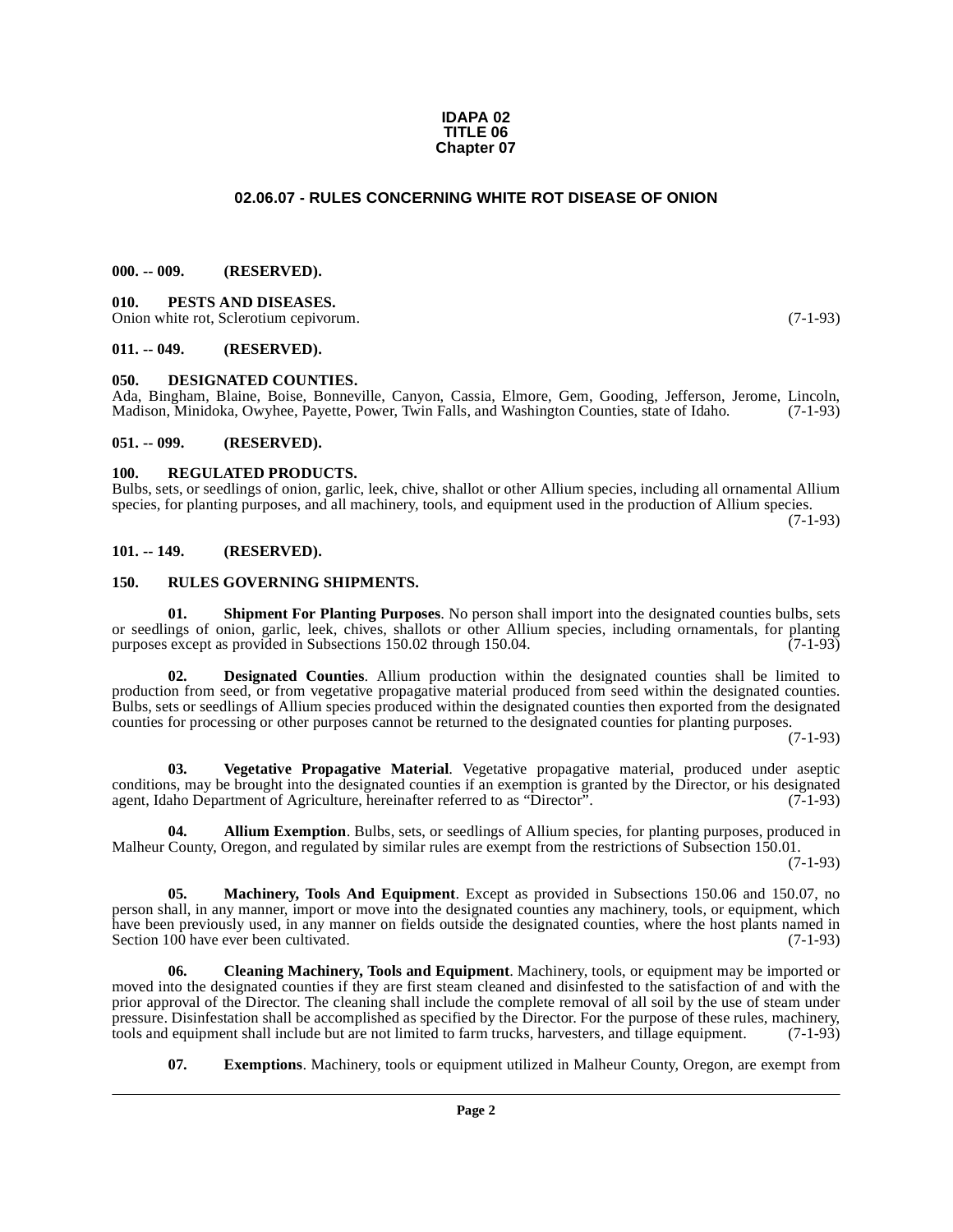# <span id="page-2-11"></span><span id="page-2-3"></span><span id="page-2-2"></span>**201. -- 249. (RESERVED). 250. INSPECTION AND CONTROL PROCEDURES.**

**Department of Agriculture** 

<span id="page-2-0"></span>**151. -- 199. (RESERVED).**

<span id="page-2-8"></span><span id="page-2-1"></span>**200. DISPOSITION OF VIOLATIONS.** 

<span id="page-2-12"></span>**01. Inspection**. The Director may inspect any regulated product or regulated product planting areas within the designated counties during any time of the year to determine if the disease organism is present therein. If the Director finds that any of the regulated products enumerated in Section 100, whether or not being transported, or any fields are infested with the disease organism, he shall, by written control order, delivered or mailed to the grower and/or land owner, direct the control of the infestation, and may, prior to issuance of the order, seize any infected regulated products which are separated from the land on which grown. (7-1-93) regulated products which are separated from the land on which grown.

Any plant material, plant products or machinery, tools or equipment, imported into any designated county in violation of these rules shall immediately be sent out of the county and all counties specified in Section 050 or destroyed at the option and expense of the owner or owners, his or their agents and under the direction of the Directo

option and expense of the owner or owners, his or their agents and under the direction of the Director.

<span id="page-2-6"></span>**08.** Authority Of Director. The Director may stop the movement into or within any designated county of any machinery, tools, or equipment which have not been cleaned and disinfested as provided for in Subsection 150.06 until such machinery, tools and equipment are so cleaned and disinfested. (7-1-93)

<span id="page-2-13"></span>**02. Movement**. Movement of such regulated products within the designated counties or removal of such from the designated counties may be carried out only with the Director's prior approval and under his supervision. (7-1-93) supervision. (7-1-93)

**03. Controls**. Control methods used shall be only those approved by the Director and may include but mited to the following directives: (7-1-93) are not limited to the following directives:

<span id="page-2-7"></span>a. Any infected regulated products shall be destroyed. (7-1-93)

b. A directive that a specific part or all of any infested area shall be taken out of Allium species production. (7-1-93) production. (7-1-93)

c. Any infested area shall be fenced, properly diked to prevent runoff or irrigation or rainwater, and planted to an approved crop which will prevent soil erosion and will not require annual tillage. (7-1-93)

d. The pasturing of animals on any infested area shall be prohibited. (7-1-93)

e. Equipment, tools and machinery used on an infested area shall be cleaned and disinfested prior to removal from said area. (7-1-93)

# <span id="page-2-4"></span>**251. -- 299. (RESERVED).**

# <span id="page-2-10"></span><span id="page-2-5"></span>**300. ENFORCEMENT POWERS AND PENALTY PROVISION.**

<span id="page-2-9"></span>**01. Enforcement**. The Director of Agriculture and all state plant quarantine officers are empowered to call the provisions of these rules. (7-1-93) carry out all the provisions of these rules.

<span id="page-2-14"></span>**02. Penalty**. Any person, firm, corporation or other organization who violates any provision of these rules, or who fails or refuses to comply with any requirements herein specified, or who willfully interferes with the Department, its agents or employees, in the execution, or on account of the execution of its or their duties under these rules, shall be deemed guilty of a misdemeanor. (7-1-93) rules, shall be deemed guilty of a misdemeanor.

# **IDAHO ADMINISTRATIVE CODE IDAPA 02.06.07**

the prohibition in Subsections 150.05 and 150.06. (7-1-93)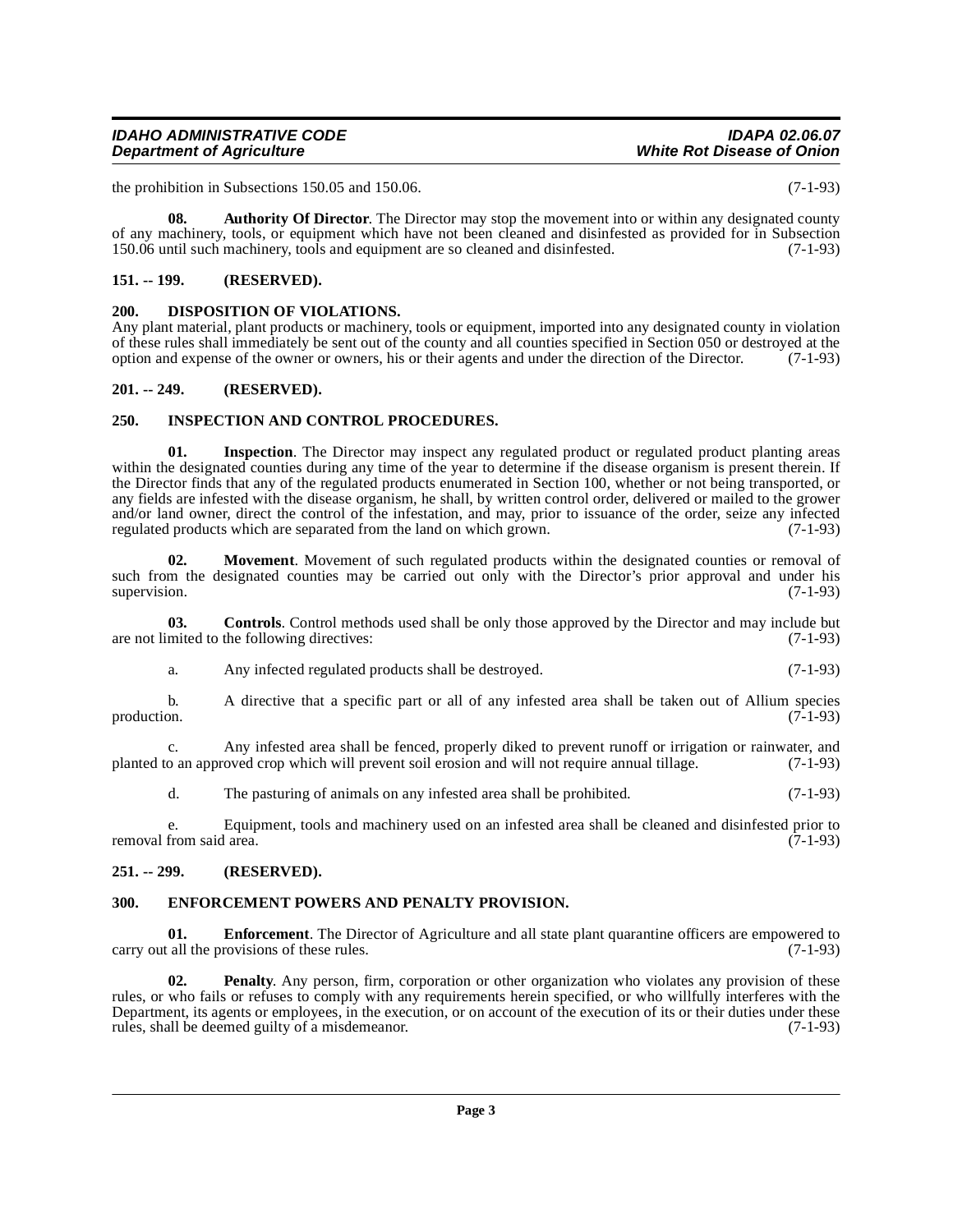#### <span id="page-3-0"></span>**301. -- 349. (RESERVED).**

#### <span id="page-3-3"></span><span id="page-3-1"></span>**350. SPECIAL EXEMPTIONS.**

The Director may, with the consent of the owner, allow use of an infested growing area as an experimental plot in cooperation with the University of Idaho for onion white rot research. (7-1-93)

#### <span id="page-3-2"></span>**351. -- 999. (RESERVED).**